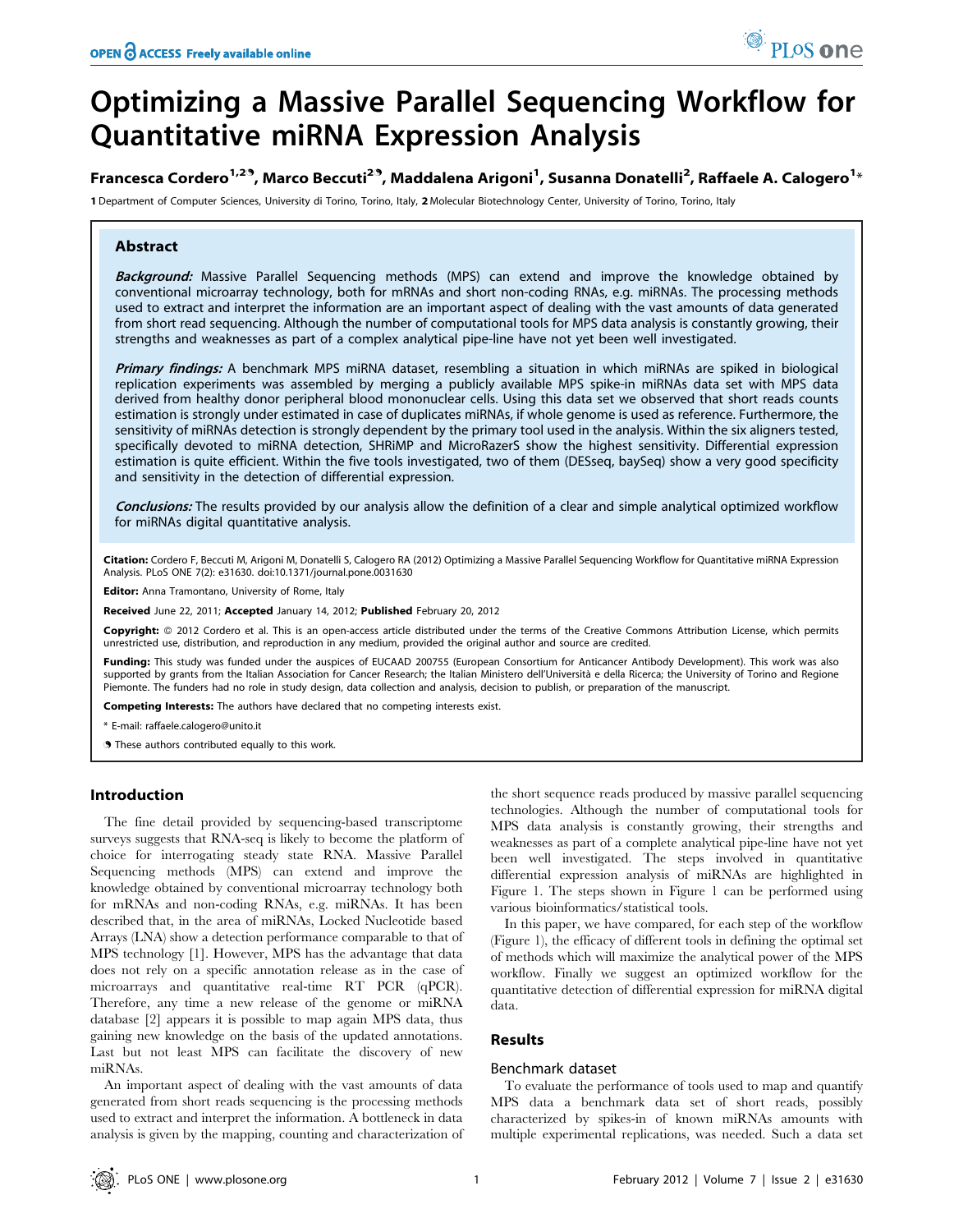

Figure 1. MPS workflow. Ref seq db is the reference sequence used to align reads, e.g. whole genome, miRBase. Pre-alignment filter refers to filters used to trim 5' and 3' linkers. Alignment to reference refers to the step in which a specific algorithm is used to align each of the reads to the reference sequence. This alignment can be done with/without considering the quality score associated with each base. Postalignment filters are those used to remove low quality reads, alignments characterized by sequencing errors or multiple mismatches. Peaks segmentation refers to the definition of genomic regions characterized by enrichment of reads mapping, i.e. clusters of reads. Differential expression detection is the part of the analysis in which digital data are used to identify differentially expressed genes. Each of the workflow steps can be done using a variety of bioinformatics and statistical tools.

doi:10.1371/journal.pone.0031630.g001

was deposited on GEO (www.ncbi.nih.gov/geo), as GSE14511 series, by the Willenbrock group [1] and represents a tremendous instrument for building up a benchmark dataset.

Table 1. Spike-in experiment.

Willenbrock and co-workers, as part of their paper that compares the efficacy of MPS and LNA microarrays for the quantification of miRNAs, released four barcoded sets of reads for two experiments: A and B. These experiments were generated using a total of 744 human mature miRNA spiked-in at different concentrations (additional information S1). The barcoded libraries for A and B were produced by four independent cDNA syntheses, named 1 to 4, tagged by a different barcode, i.e. short oligonucleotide sequence, inserted in one of the adaptors used to produce the cDNA library A1 to A4 and B1 to B4. The barcoded libraries were sequenced directly, without mixing them with a common complex background, e.g. cell line total RNA. To make the Willenbrock barcoded reads set more similar to a real data set we mixed them with four runs of short reads from healthy donor peripheral blood mononuclear cells, BG1 to BG4. This approach resulted in the production of a set of reads, which resembled a situation in which miRNAs are spiked in a paired biological replication experiment (Table 1).

It has been recently highlighted that results produced with Illumina technology can be affected by many variables, e.g. library preparation protocol [3], barcoding [4], local sequence composition [5], etc. Also, Willenbrock [1] highlighted the presence of bias affecting miRNA quantification upon multiplexing, due probably to individual barcode differential ligation and amplification efficiencies. In our experiment setting, we tried to moderate as much as possible these effects. To moderate library preparation, the background dataset was generated using the same procedure used by Willenbrock group and libraries were run on the same type of Illumina sequencer. Concerning the barcoding bias affecting the Willenbrock barcoded data, we could not incorporate it in our background data, since background data were generated without barcoding. However, since Willenbrock barcoded data provides simply a set of true positive differentially expressed miRNAs, the presence of replicated data characterized by high sample to sample variability will simply increase the dataset variability, making the true positive set more similar to a biological replication instead of a technical replication.

## Defining the optimal reference sequence set for alignments

The first step in the analysis workflow is the alignment of short reads to a reference set of sequences. Mapping reads over the whole unmasked genome (wg-set for short; ftp://ftp.ncbi.nih.gov/ genomes/) represents an unbiased option, allowing the detection of known and still undiscovered miRNAs. Mapping reads against the mirBase [2] miRNA precursor (mir-set for short, http://www. mirbase.org/) is a more conservative view, which resembles the situation observed in miRNA microarray analysis, where the analysis is focused only on the hybridization on miRNA specific microarray and not on a whole transcriptome array. The first has

|                            | <b>Experiment A</b><br>$(106$ reads) |       |       | <b>Experiment B</b><br>$(10^6 \text{ reads})$ |              |              |       |              |
|----------------------------|--------------------------------------|-------|-------|-----------------------------------------------|--------------|--------------|-------|--------------|
| <b>Sample Name</b>         | A1BG1                                | A2BG2 | A3BG3 | A4BG4                                         | <b>B1BG1</b> | <b>B2BG2</b> | B3BG3 | <b>B4BG4</b> |
| Spike-in                   | 1.2                                  | 1.0   | 1.6   | 1.4                                           | 1.0          | 0.7          | 1.2   | 9.2          |
| <b>PMBC</b><br>(backgroud) | 5.8                                  | 11.0  | 8.4   | 7.0                                           | 5.8          | 11.0         | 8.4   | 7.0          |
| <b>Total</b>               | 7.0                                  | 12.0  | 10.0  | 8.4                                           | 6.8          | 11.7         | 9.6   | 16.2         |

doi:10.1371/journal.pone.0031630.t001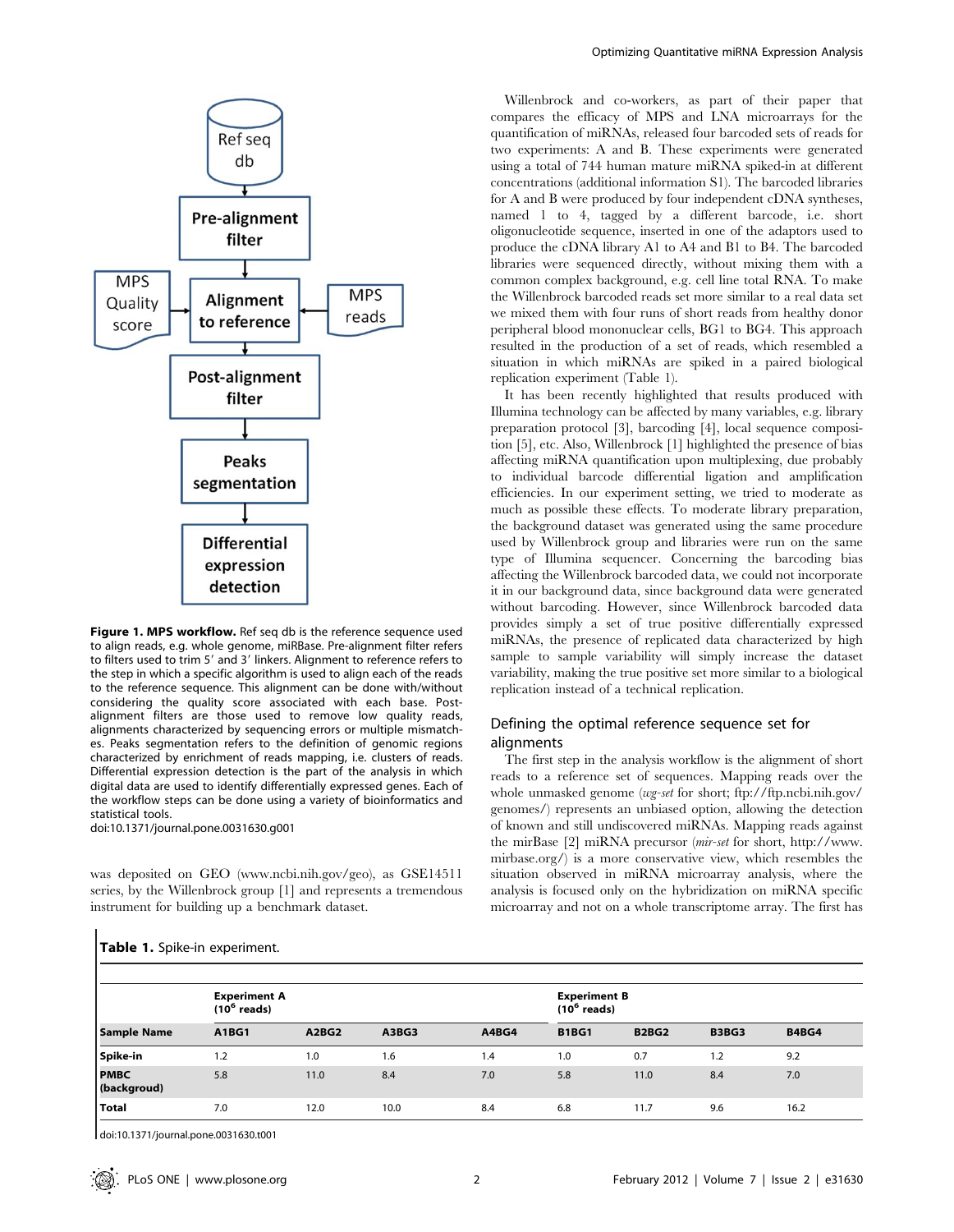the weakness that it might favor alignment ambiguities due to the limited alignment specificity given by the small length of mature miRNAs (18–25 nts), detected by the short reads, and to the size and high complexity of an unmasked reference genome. The latter option is limited since it does not allow the identification of uncharacterized miRNAs. To evaluate which of these two reference sequences gave the best results in the view of quantifying digital data, we mapped the Willenbrock barcoded experiment, i.e. the set without PBMC background addition, against wg-set and mir-set using the SHRIMP mapping tool [6]. We also applied a post-alignment filter retaining only perfect matches and matches with one SNP (Single Nucleotide Polymorphism).

To simplify the interpretation of the above described analysis we decided to not take into account the entire set of mature miRNA isoforms available in the Willenbrock spike-in experiments, but we reorganized the Willenbrock spike-in set to have nominal spike-in concentrations recalculated at miRNA precursor-level. We considered only the subset of miRNAs which could be associated with a unique miRNA ENSEMBL gene identifier. This reorganization was required to minimize inconsistencies at mapping level, thus avoiding the counting of short reads directly on different mature miRNA isoforms [7] and counting miRNAs present in clusters and therefore characterized by multiple locations of the same sequence in the ENSEMBL genome annotation. This reorganization resulted in a total of 427 miRNA genes (benchmark set BS; additional information S2).

The use of the *wg-set* as a reference sequence allowed the mapping of about 9% more short reads compared to the mir-set. However, the use of the wg-set resulted in an increment of short reads removal by the post-processing filter, due to the presence of a higher number of reads with multiple SNPs. The intersection of the miRNAs detected using the *wg-set* and *mir-set* showed that both reference sets had nearly the same ability in detecting miRNAs which were part of the BS benchmark set: 404 miRNAs (94.6%) were detected by using both the wg-set and mir-set as reference. 8 miRNAs  $(1.9\%)$  were only detected by *wg-set* and 6  $(1.4\%)$  only by the mir-set.

Interestingly, when inspecting the total counts detected for each miRNA using the two reference sets, the presence of 9 times more miRNAs, characterized by average fold change underestimation of counts, was notable when the wg-set is used, compared to the mirset (Figure 2, green and blue dots). We further investigated this issue to understand the reason of such differences in counting upon the use of different reference set. We observed that the underestimation was mainly due to erroneous mapping of the reads on the wg-set. Table 2 summarized the data referring to four out of 36 under estimated miRNAs for the wg-set and all four underestimated for mir-set. The above mentioned erroneous reads assignment is due to the possibility of finding by chance an alignment of a mature miRNA sequence over a large genome such as the human, e.g. miRNA targets sites located in the  $3'$  end of genes. These erroneous associations could be removed applying an annotation-based post-alignment filter, e.g. filtering out all reads that do not overlap to ENSEMBL miRNAs annotation. Such filter can be easily implemented, e.g. using the functionalities present in the GenomicRanges Bioconductor package. Unfortunately this approach cannot fix the above mentioned under-estimation issue, which could be instead moderated by applying post alignment procedures focusing on specific characteristics of miRNA structure, e.g. miRDeep [8] investigates the secondary structure of each potential precursor as well as the positions of the reads that align to it. Another option could be to align reads against a genome sequence where pseudo-miRNA mature sequences, not inserted in a correct miRNA precursor sequence content, are masked.



Figure 2. Discrepancy in short reads counts detection using whole genome (wg-set) and miRNA precursor set (mir-set) as reference. We expect that, if reference is not playing any specific role in the alignment procedure, then the same number of counts should be detected independently from the reference set in use. A higher number of miRNAs are shown to be underestimated when the wg-set is used as reference for the mapping (36 miRNAs) with respect to the mir-set (4 miRNAs). Red and black dots refer respectively to miRNAs detected in experiment A and B without significant variation between mir-set and wg-set. Green and blue dots refer respectively to miRNAs detected in experiment A and B with significant variation between mir-set and wgset.

doi:10.1371/journal.pone.0031630.g002

However, we could not find any published post-alignment tool able to handle both erroneous mapping assignment and reads counting as well as any genomic masking tool that could be easily adapted to the above mentioned masking procedure. Therefore, since the use of miRBase as reference is less affected by erroneous mapping, we suggest using it as a reference at least at the present time.

In case of under estimation in the *wg-set*, we observed that all reads detected as associated with a specific miRNA on the mir-set are only partially associated with one location, the others are scattered over various locations in the genome (Table 2 wg-set under estimation). The four miRNAs showing underestimation when reads are mapped against *mir-set* instead of wg-set, are all characterized by the presence of differential mapping of reads over paralogs, which is unexpected since the mature form of miR218, miR517a, miR16 as well as the star form of miR509 form are identical between paralogs. Upon a careful check of aligned reads we observed that reads assignment was given only in part based to sequence specificity by the aligner. Specifically we founr that in cases where only one alignment for each read has to be reported and two alignments with the same score are found on the two paralogs, the software will report only the alignment associated with the first sequence found in the reference dataset.

It is notable that the relative behavior of the *wg-set* and the *mir*set is not dependent on the alignment method used, since it does not change when SHRiMP or MicroRaserS (not shown) are used. The tools miRanalyzer, miRNAkey, miRExpress and miRProf cannot be used to compare whole genome and miRBase as reference, since the option to map against a user defined reference set is not available.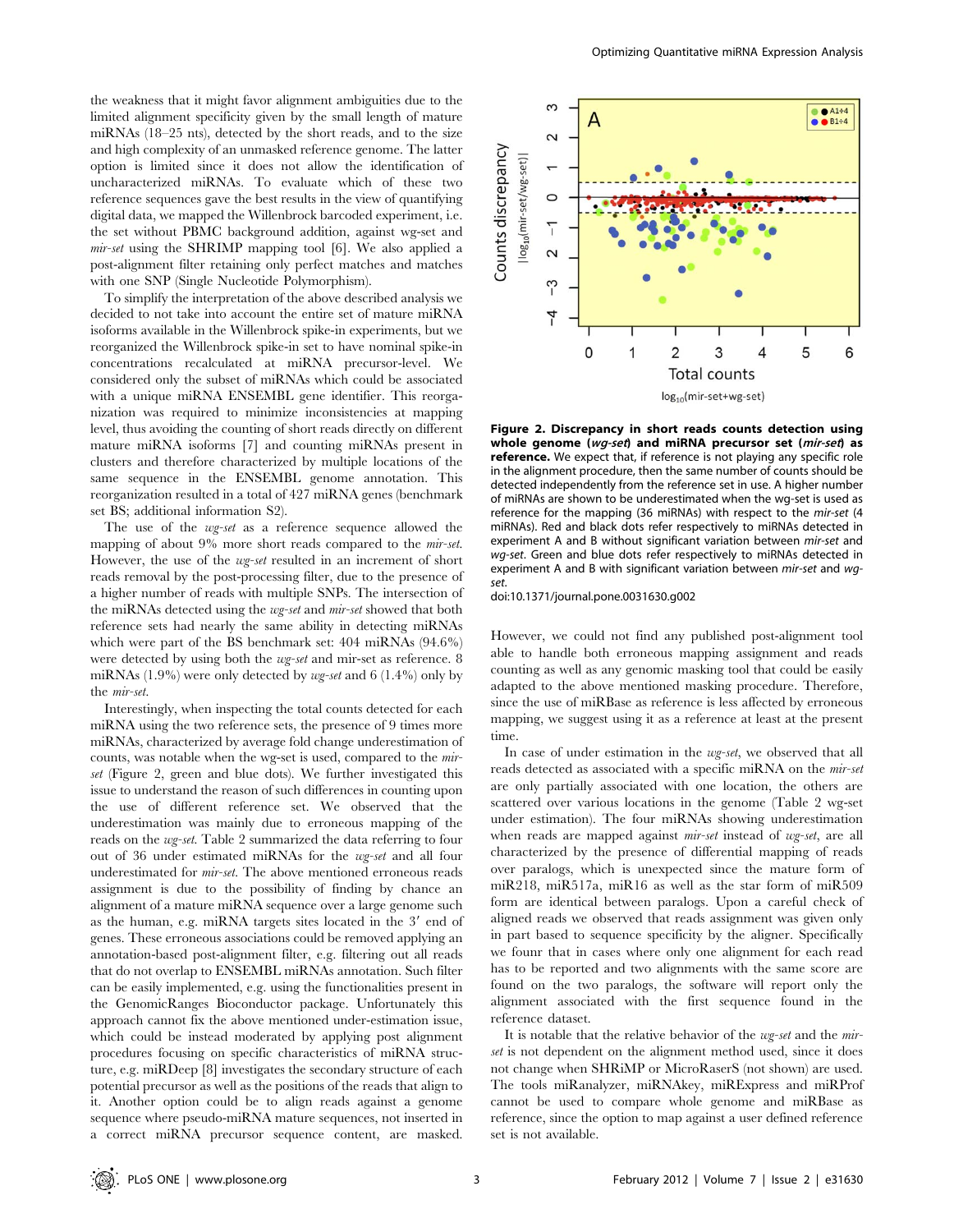Table 2. Discrepancies in mapping between mir-set and wg-set.

| <b>Experiment A1</b><br>(reads) |                          |     |              |                          |      |                          |        |                |              |                          |      |                          |
|---------------------------------|--------------------------|-----|--------------|--------------------------|------|--------------------------|--------|----------------|--------------|--------------------------|------|--------------------------|
| wg-set under estimation         | mir-set under estimation |     |              |                          |      |                          |        |                |              |                          |      |                          |
| miRNA                           | 378                      | 202 | 548c         | 151                      | 517  | 218                      | 16     | 509            |              |                          |      |                          |
|                                 | $\overline{\phantom{a}}$ |     |              | $\overline{\phantom{a}}$ | a    | $\mathbf b$              |        | $\overline{2}$ | $\mathbf{1}$ | $\overline{2}$           |      | 3                        |
| mir-set                         | 767                      | 827 | 149          | 1395                     | 242  | 1926                     | 60     |                | 30           | 31                       | 85   | 290                      |
| wg-set<br>(common with mir-set) | 277                      | 79  | $\mathbf{0}$ | 29                       | 242  | $\overline{\phantom{a}}$ | $\sim$ | $\mathbf{1}$   | 30           | $\overline{\phantom{a}}$ | 85   | $\sim$                   |
| mir-set only                    | 490                      | 744 | 149          | 1366                     | 1926 | $\overline{\phantom{a}}$ | $\sim$ | 61             | 31           | $\sim$                   | 292  | $\overline{\phantom{a}}$ |
| wg-set total                    | 767                      | 823 | 149          | 1395                     | 2168 | $\overline{\phantom{a}}$ | $\sim$ | 62             | 61           | $\overline{\phantom{a}}$ | 377  | $\sim$                   |
| % of common assignment          | 35                       | 9.5 | 0            | 2.0                      | 11.1 | $\overline{\phantom{a}}$ | $\sim$ | 0.1            | 49.1         | ٠                        | 22.5 | $\overline{\phantom{a}}$ |

doi:10.1371/journal.pone.0031630.t002

On the basis of the above mentioned results, at the present time and with the available techniques, the use of the whole genome as reference provides results that are not particularly robust in terms of quantitative analysis and therefore miRBase should be preferred as reference set.

#### MPS alignment tools

A variety of primary mapping tools, i.e. software mapping short reads to a reference set of sequences, have been made available to the bioinformatics community in the last few years. The ability of primary mapping tools to correctly map the vast majority of short reads is an important point that has to be considered in a quantitative data analysis workflow. In this paper we focused our attention on a set of primary mapping tools specifically devoted to miRNA mapping or having a specific set of parameters for miRNA detection (Table 3). Out of the six software tested by us, four are stand alone applications (SHRiMP [6], miRExpress [9], MicroRazerS [10], and miRNAkey [11]), and two are web services (miRProf [12] and miRanalyser [13]).

We mapped A1 to A4 and B1 to B4, i.e. the spike-in set without PBMC background, using the default parameters suggested by the authors and allowing only up to one mismatch. Only the microRNAs with non-zero counts in at least four out of the eight samples were considered as detected and subsequently intersected with the BS benchmark set, allowing the calculation of the efficacy

Table 3. Primary mapping tools evaluated in this paper.

of each tool to detect the spiked-in miRNAs (Table 3). Our data show that SHRiMP and MicroRazerS outperformed the other methods in sensitivity and SHRiMP was ranked also as the fastest among the evaluated tools.

#### Filtering

In a miRNA-seq workflow we have two different types of filtering steps: pre and post-alignment.

Pre-alignment filters are mainly used to remove library adaptors, which are present as part of the read sequence since the mature miRNA are usually shorter than 35 nucleotides, which is the average sequencing length used in miRNA-seq. Adaptors need to be removed before alignment to the reference to avoid the loss of a significant number of reads, due to the rejection, during alignment, of reads characterized by more than one mismatch with respect to reference. Since adaptor trimming is a relatively straightforward step, we did not test multiple tools and we focus on the characterization of the performance of a tool that is routinely used in our laboratory: Adapter\_trim (see material and methods). To test the ability of this tool to remove adaptors, we constructed a synthetic set of reads, in which the  $3'$  end adaptor (21 nts) is attached to the end of the human mature set of miRNAs extracted from miRBase (1212 miRNAs). Subsequently all sequences were chopped at the  $3'$  end to have a length of  $35$  nts. Therefore, since the mature miRNAs length ranges between 19 and 30 nts we

| l Name        | <b>Download site</b>                                          | Version        | Reference set  | Running time <sup>3</sup><br>(mir-set/wq-set) | Spike-in detection rate<br>(mir-set/wg-set) |
|---------------|---------------------------------------------------------------|----------------|----------------|-----------------------------------------------|---------------------------------------------|
| <b>SHRIMP</b> | http://compbio.cs.toronto.edu/shrimp                          | 2.0.1          | mir-set/wg-set | 4 min/40 min                                  | 96%/96%                                     |
| l MicroRazerS | http://www.seqan.de/projects/MicroRazerS.html                 | 1.2            | mir-set/wg-set | $2 \text{ min}/14 \text{ min}$                | 96%/96%                                     |
| miRNAkey      | http://ibis.tau.ac.il/miRNAkey                                | 1.2            | mir-set/NA*    | 9 min/ $-$                                    | $94\%/-$                                    |
| miRExpress    | http://miRExpress.mbc.nctu.edu.tw                             | 2.0.1          | mir-set/NA     | $16$ min/ $-$                                 | $91\%/$                                     |
| miRanalyzer   | http://web.bioinformatics.cicbiogune.es/miRNA/miRanalyser.php | Web<br>service | NA/wg-set      | $-/-$                                         | $-773%$                                     |
| l miRProf     | http://srna-tools.cmp.uea.ac.uk/                              | Web<br>service | mir-set/NA     | $-/-$                                         | $46\%/-$                                    |

The analyses were done on a server equipped with 16 CPU (4xQuad-Core Intel Xeon E7320 processor 2.13GHz), 132 Gb RAM, running Linux SUSE enterprise 10.  ${}^{\$}$ Running time is referred to the use of 1 processor for standalone tools. In case of on-line tools running time and number of processors is unknown. \*NA indicates that the specific reference set was not supported by the algorithm. doi:10.1371/journal.pone.0031630.t003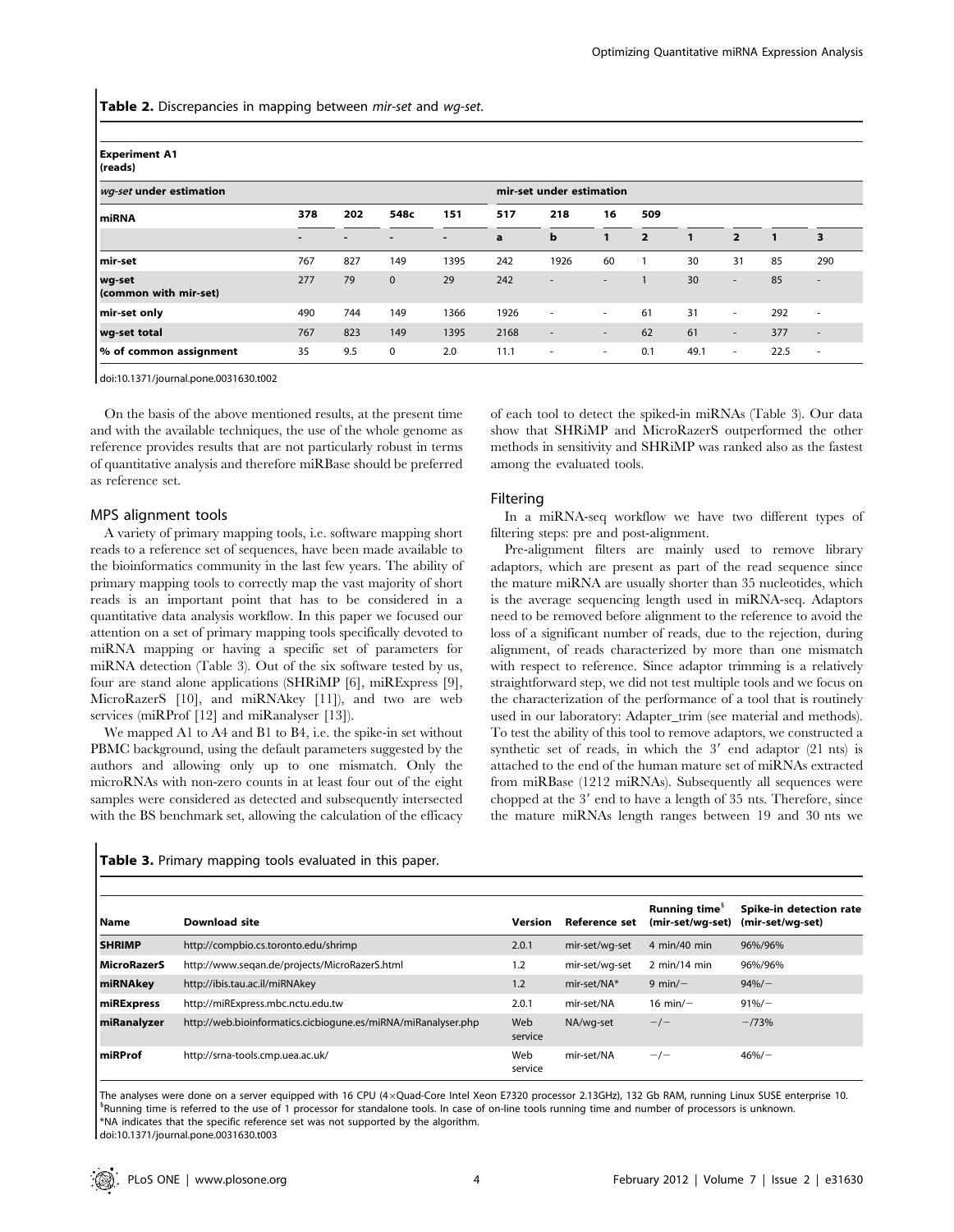obtained different fragment length of the  $3'$  end adaptor contaminating miRNA sequences. The trimming was 100% effective in removing adaptor, with limited effect on miRNA sequences, which are lacking the last two nucleotides at 3' end.

Post alignment filters are usually applied to remove mapped reads containing sequencing errors and mismatches. In this paper we filtered SHRiMP output removing mapped reads containing at least one sequencing error and/or more than one mismatch. However, since the filtering procedure does not contain any critical issue the use of a specific software tool is not mandatory. Furthermore, in cases where the whole genome is used as references we took advantage of the ENSEMBL miRNA annotation (Ensembl Genomes Release 8) to discard all alignments not referring to know miRNAs [14].

#### Segmentation algorithms

Segmentation algorithms allow the definition of peaks, i.e. intervals of bases on the reference sequence, on which short reads counts are over-represented. In cases where the mir-set is used as reference short read cluster and microRNA precursor sequence are synonymous, therefore the use of a peak segmentation algorithm is not required. Similarly when the ENSEMBL genome is used, if peaks are defined on the basis of the microRNA annotation on the genome, segmentation algorithms are not required. We decided to not consider in this quantitative analysis workflow peak segmentation algorithms, since this analysis is focused on the quantification of known microRNA and their annotation is therefore available.

## Statistical analysis of MPS differential expression

The statistical analysis of differential expression for digital data is a relatively new area, but is a critical issue in a quantitative analysis workflow (Figure 1). We tested five tools (Table 4), all available at Bioconductor (www.bioconductor.org). Four of them were specifically devoted to differential expression detection for MPS data: edgeR and baySeq use a model based on negative binomial distribution to estimate differential expression [15,16]. DESeq [17] method assumes that the mean is a good predictor of the variance and tests for differences between the base means of two conditions. DEGseq package [18] uses a modified t-test statistics [19] frequently utilized for microarray differential expression detection. The fifth, called rank product (RankProd) [20], is instead a non-parametric statistic efficiently used in microarray differential expression analysis, but never tested for the detection of digital data differential expression.

The efficacy of the five tools in detecting miRNAs differential expression was carried out on the mapping data produced by SHRiMP using the Willenbrock spike-in set after mixing them with four sets of reads derived from miRNA MPS sequencing of healthy donor PBMC to simulate biological background (Table 1). We used receiver operating characteristic (ROC) curves [21] to evaluate sensitivity and specificity of the above mentioned statistics.

Furthermore, we used BS benchmark set to evaluate the ability of the statistics to detect miRNAs differential expression. Initially we evaluated the ability of the five statistics to detect differential expression in presence of wide expression changes between the samples A and B, i.e. absolute  $log_2$  fold change  $>3$  folds (Figure 3, Table 4, groups 1 and 11). On the basis of this analysis was clear that baySeq, DESeq and RankProd were very efficient in detecting miRNAs differential expression. Instead performance of DEGseq and edgeR were lower (Fig. 3 black and grey curves). We refined this analysis focusing on the three methods that gave the best performances, looking at their ability to detect differential

|  |  |  |  | Table 4. True positive and negative miRNAs set. |  |  |
|--|--|--|--|-------------------------------------------------|--|--|
|--|--|--|--|-------------------------------------------------|--|--|

| Group                   | log2(A/B)               | miRNA genes |
|-------------------------|-------------------------|-------------|
|                         | >3.5                    | 20          |
| $\overline{2}$          | 3                       | 17          |
| $\overline{\mathbf{3}}$ | $\overline{2}$          | 20          |
| $\overline{4}$          | ≥1.0;≤1.9               | 43          |
| 5                       | ≥0.1;≤0.9               | 66          |
| 6                       | $\Omega$                | 37          |
| 7                       | $\ge -0.9$ ; $\le -0.1$ | 72          |
| 8                       | $\ge -1.9$ ; $\le -1.0$ | 42          |
| 9                       | $-2$                    | 18          |
| 10                      | $-3$                    | 17          |
| 11                      | $\le$ -3.5              | 21          |

The Willenbrock's spike-in set was reorganized to have spike-in concentrations recalculated at miRNA precursor-level. doi:10.1371/journal.pone.0031630.t004

expression over a range of fold changes (Table 4, Figure 4). The three tools performed quite efficiently over the all ranges of fold change variations, although RankProd shows a slightly lower specificity (Fig. 4B) with respect to the other two methods (Fig. 4A, C).

Sensitivity is clearly associated with the absolute range of fold change variation (Fig. 4 D–F). It is notable that sensitivity, for the three statistics, moves from 80% sensitivity, in case of absolute fold changes lower than 1, to above 94% sensitivity for fold changes greater than 2. Furthermore baySeq outperforms the other statistics tools for the false positive rate that always remains below 25% for all fold change ranges.

We also tested the dependency of the three tools performances of the basis of sample size. We used various combination of backgrounds: bk0 (A1BG1 and A2BG2 versus B2BG2 and B4BG4) was designed to combine a small sample size with a library size unbalance (Table 1), but with a limited background variability, i.e. BG2 is present in both experimental groups. bk1 to bk8 combine the same true set with different backgrounds (additional information S3). Interestingly baySeq (additional information S4) and DESeq (additional information S5) performed very well independently from the background considered. Rank Product instead showed a very strong dependency on the background (Figure 5 and additional information S6). Already in the presence of 4 replications for each group Rank Product is characterized by a slightly reduced specificity, however in the case of a small sample size the increase of sample to sample variability, which is greater in bk1 to bk8 completely destroys the ability to detect differential expression.

We also tested the effect of an increasing number of expected differentially expressed miRNAs on the ability to efficiently detect differential expression. All three tested methods are very sensitive to an increase in the number of expected differentially expressed miRNAs (Fig. 6). Already with 10% of expected differential expression (Fig. 6 black curve) the efficacy of the tests was degraded.

#### Software implementation

Any data manipulation, i.e. data reformatting and statistical analyses, done on the output data produced by the various alignment tools, i.e. SHRiMP, miRExpress, MicroRazerS,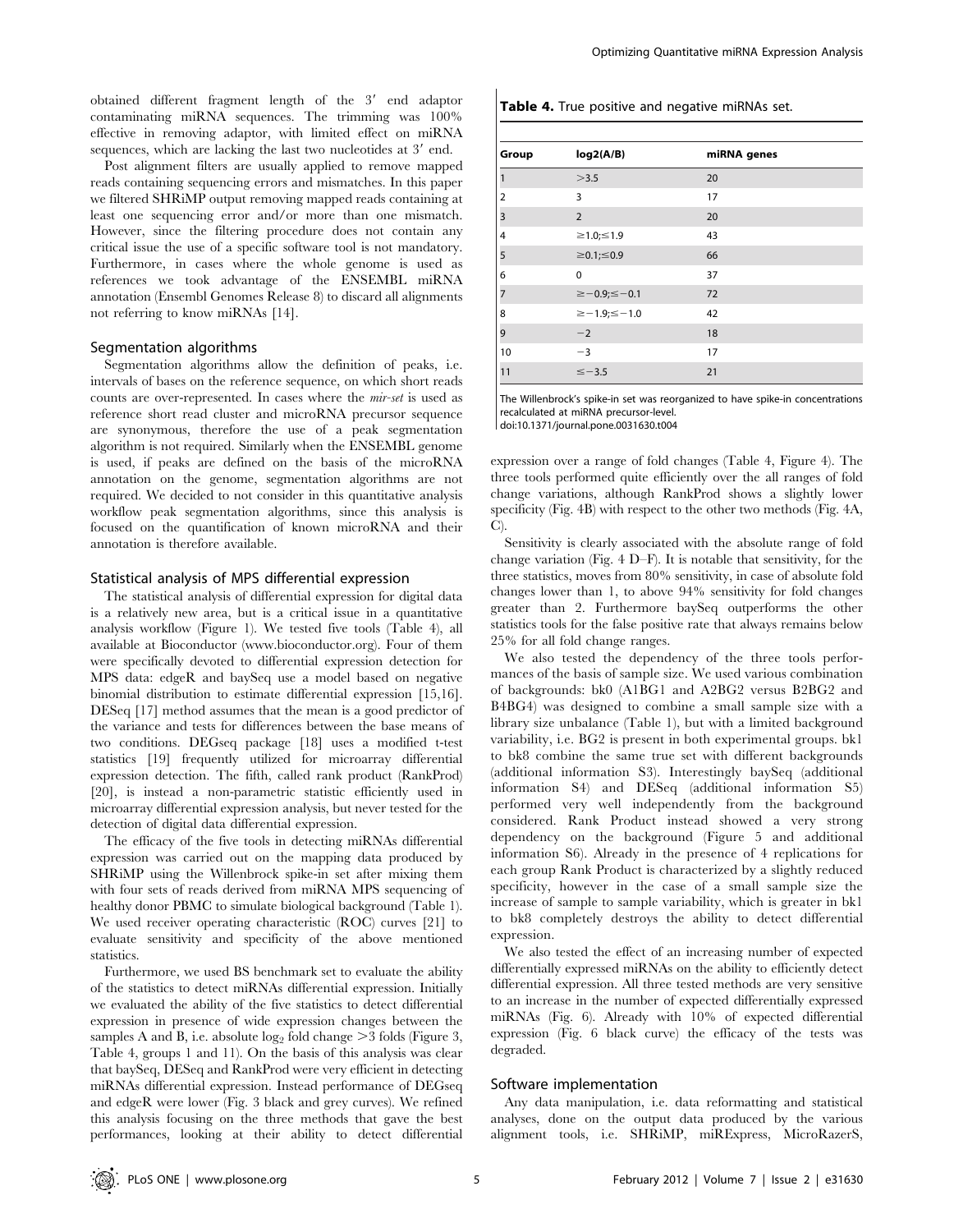

Figure 3. Efficacy of detecting differentially expressed miRNAs. The ability of edgeR, DEGseq, DESeq, baySeq and RankProd to detect differential expression in presence of absolute  $log_2$  fold change  $>3$  folds was evaluated by mean of ROC analysis. doi:10.1371/journal.pone.0031630.g003

miRProf and miRanalyzer, was implemented in oneChannelGUI [22] Bioconductor package. oneChannelGUI was designed specifically for life scientists who are not familiar with R language but do wish to capitalize on the vast analysis opportunities of Bioconductor. It was designed to provide an interface for multiplatform microarray data analysis and it now also allows secondary analysis of digital data.

## Discussion

Since we have already demonstrated the efficacy of semisynthetic datasets in defining the performances of workflow for high throughput transcription data, by dissecting an exon-level analysis workflow for Affymetrix 1.0 ST arrays [23], we applied a similar approach to the workflow for quantification of microRNAs digital MPS data. Our results indicate that the use of a focused reference data set, i.e. the miRbase microRNA precursor set, is quite important to guarantee a precise and specific counts detection. Furthermore, we highlighted that the selection of the alignment software is very important to maximize the detection rate of the microRNAs. Our results clearly indicate that SHRiMP and MicroRazerS provide the best miRNA detection rate. Concerning the statistical detection of differential expression of digital data we observed that different statistical approaches specifically designed for digital data, as the NB model implemented in the baySeq package and the variance model implemented in DESeq, perform quite efficiently in the detection of differential expression for digital data. Performances of the above mentioned methods are retained even in presence of a very small sample size. We have also showed that the non-parametric method based on ranking implemented in RankProd, an approach frequently used in differential expression in microarray based transcription profiling, when applied to digital data proved to be very sensitive to background composition.

The considerations discussed so far leads to definition of the optimized workflow for quantitative detection of microRNA differential expression (Figure 7). Furthermore, although we used Illumina data to evaluate the various steps of the analysis workflow, the proposed pipeline is not platform dependent, therefore it can be applied to data derived using other highthroughput sequencing technologies, e.g. 454 (Roche) and SOLiD (ABI).

## Materials and Methods

#### Reference sequences

The whole unmasked human genome, release hg19, (wg-set) was retrieved from ftp://ftp.ncbi.nih.gov/genomes/H\_sapiens/ Assembled\_chromosomes/; the miRNA precursors subset for mirBase 15.0 (mir-set) was retrieved from http://www.mirbase. org/and reformatted to produce a fasta file having as sequence names only the miRNA symbol.

#### Datasets

Barcoded sets (1–4) of short reads for A and B experiments were retrieved from GEO (www.ncbi.nih.gov/geo), series GSE14511 [1]. Since on GEO the short reads are deposited after linker removal, we combined for each barcoded sample the reads of length between 21 and 32 nts. The Willenbrock spike-in set contains a total of 36 non-annotated mature miRNAs and 708 annotated mature miRNAs (additional information S1). The spikein set also contains mature miRNA located in the 5' end of the loop  $(-5p)$ , mature miRNA located in the 3' end of the loop  $(-3p)$ and short mature miRNA (\*). Since in this paper mapping procedures are based on alignment over miRNA precursors, nominal spike-in concentrations were recalculated at miRNA precursor-level. We defined a total of 427 miRNA genes (benchmark set BS; additional information S2), which could be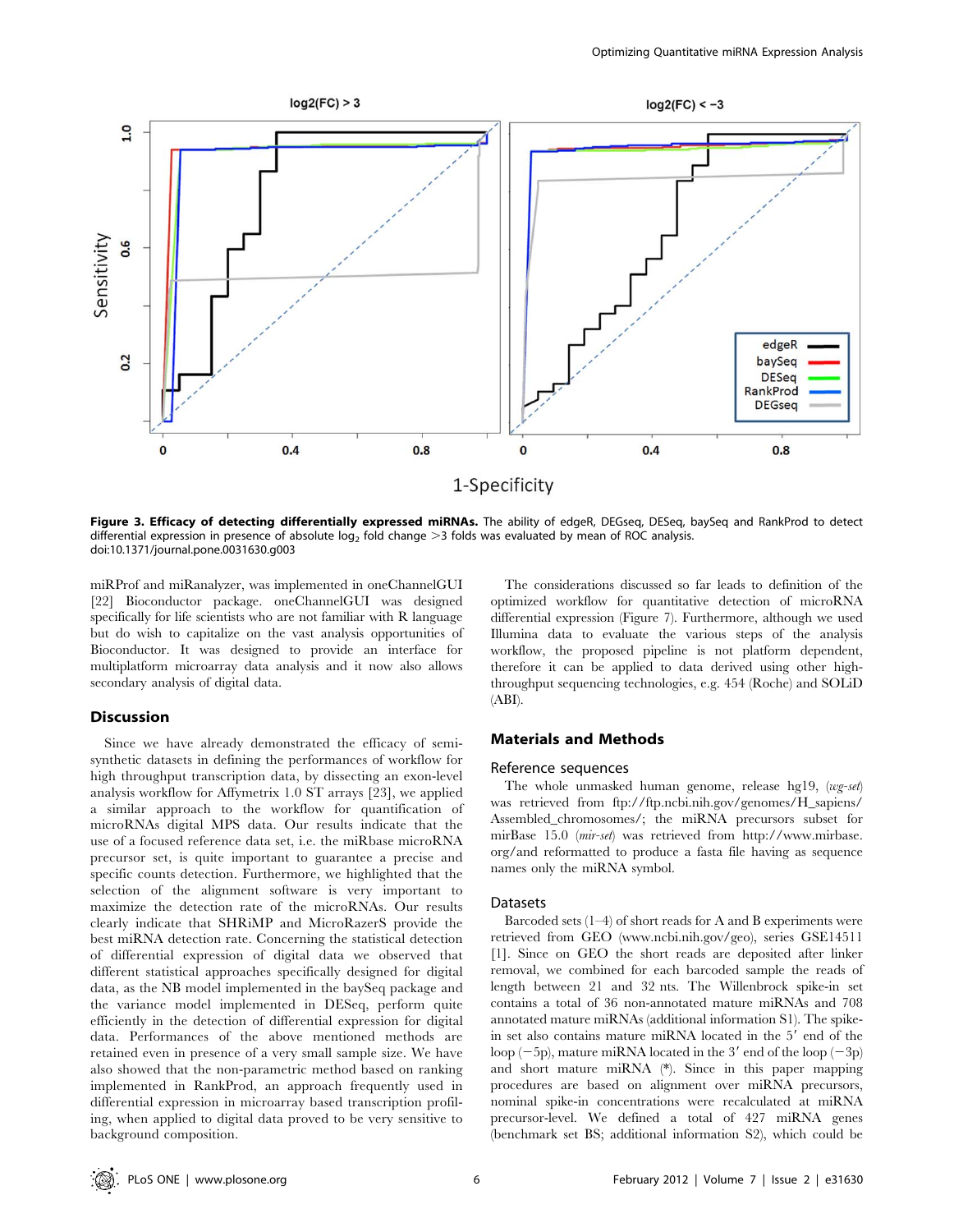

Figure 4. ROC curves describing differential expression for baySeq (A), RankProd (B) and DESeq (C). D-F as A-C but zooming above 75% sensitivity and below 10% 1-specificity. The legend shows the number of expected differentially expressed miRNAs associated to each of the 10 groups of spike-in and the corresponding expected  $log<sub>2</sub>$  fold change variation range. doi:10.1371/journal.pone.0031630.g004

associated with unique miRNA ENSEMBL gene identifiers, using ENSEMBL release 62. The 427 miRNAs are organized into 11 groups on the basis of the  $log_2$  fold change variation between A and B experiments (Table 3, additional information S2). Each of the Willenbrock barcoded short reads set (A1 to A4 and B1 to B4) was mixed with four sets of reads derived from miRNA MPS sequencing of healthy donor PBMC (BG1 to BG4), as shown in Table 1. Also in this case we kept only reads with length 21–32 after removing the 3' adaptor sequence using the trimLRPatterns function provided in the ShortRead [24] Bioconductor package.



Figure 5. ROC curve of the sample size effect for RankProd. A) Four replicates for each experimental condition. B) Two replicates for each experimental condition, using background bk0. C) Two replicates for each experimental condition, using background bk1. doi:10.1371/journal.pone.0031630.g005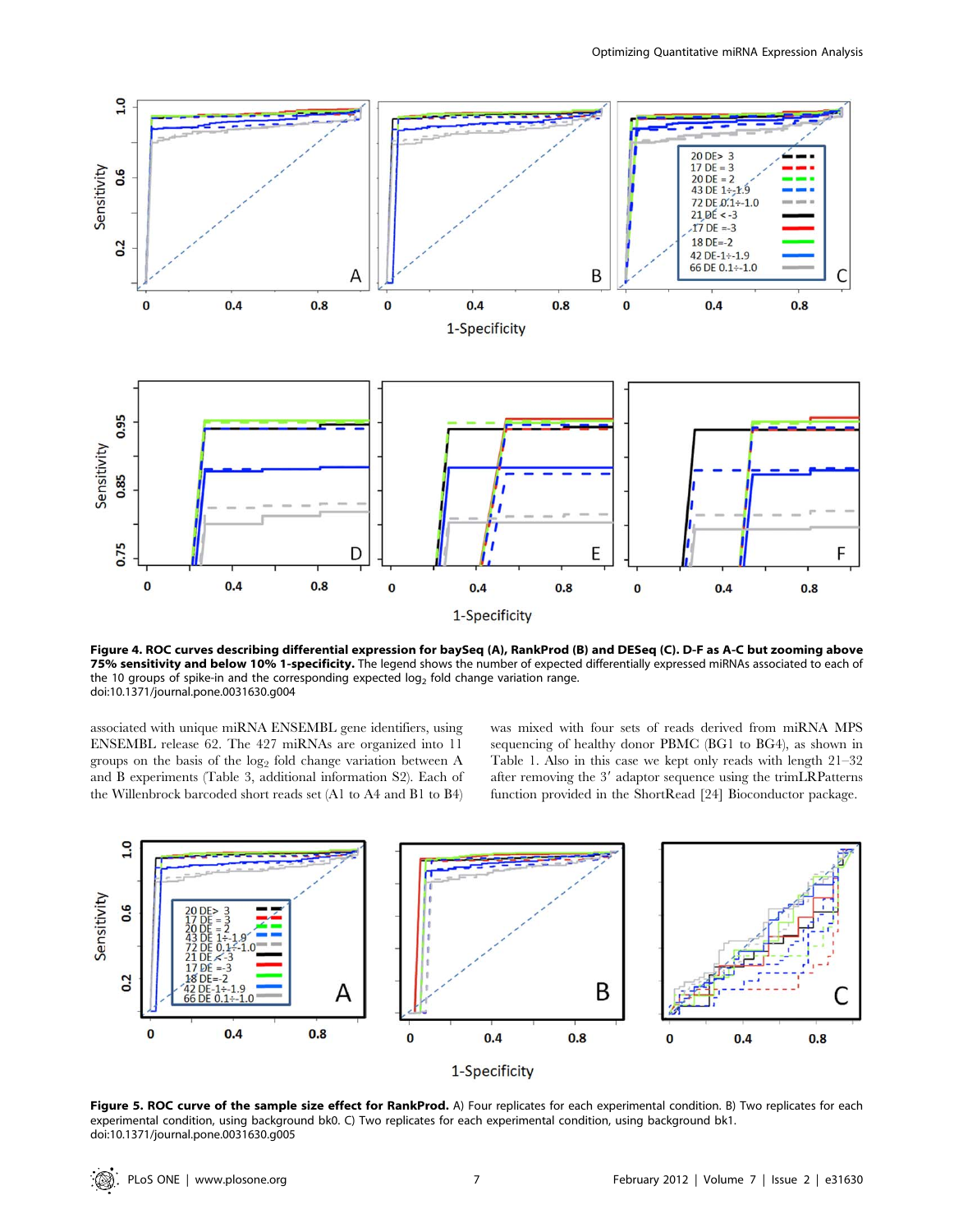

Figure 6. ROC curves describing the effect of an increasing number of differentially expressed miRNAs: baySeq (A), RankProd (B) and DESeq (C). Legend shows the ratio between expected differentially expressed miRNA and the full set of mapped miRNAs. doi:10.1371/journal.pone.0031630.g006



Figure 7. Optimized microRNA differential expression analysis workflow for digital data. a) reference sequence, b) post-processing filter, c) alignment tool, d) post-processing filter, e) differential expression statistics.

doi:10.1371/journal.pone.0031630.g007

The miRNA MPS sequencing of healthy donor PBMC (BG1 to BG4) represents the control group of an experiment detecting miRNA associated with Multiple Sclerosis. miRNA libraries were produced using a procedure very similar to that used in the Willenbrock experiment. The Small RNA Sample Prep Kit (Illumina, CA, USA) was used and 35 mer short reads were produced using four lines of GAII platform (Illumina, CA, USA). Fasta files for the BG1 to BG4 sets as well as for Willenbrock A and B sets, with and without association with BG1 to BG4 are available at: http://www.bioinformatica.unito.it/downloads/ microRNA.workflow.

## Mapping tools

As primary mapping tools we tested: SHRiMP version 2.0.1 [6], miRExpress version 2.0.1 [9], MicroRazerS version 1.2 [10], miRNAkey version 1.2 [11], miRProf [12] and miRanalyser [13]. All analyses were carried out using the optimal (default) configuration suggested by the developers and allowing the detection of no more than one SNP. Short reads containing sequencing errors were all discarded.

**SHRIMP:** This is a general short reads aligner with specific parameters for miRNA analysis. The aligner first discovers reads candidate mapping locations by a seed scanner, which implements spaced seeds  $[25]$  and  $Q$ -gram filters  $[26]$ , and subsequently validates the alignments by the vectorized Smith-Waterman algorithm [27].

miRExpress: miRExpress is a tool made of three modules. The first module allows raw data preprocessing, e.g. adaptor removal. The second module carries out the alignment of all short reads against those of known mature miRNAs. The alignment is done, using as reference miRBase mature miRNAs, by a Smith-Waterman algorithm [27]. The third module organizes miRNA expression profiles by computing the sum of read counts for each miRNA according to the alignment criteria (e.g. the length of the read equals the length of the miRNA sequence and the identity of the alignment is 100%).

**MicroRazerS:** This tool is a special version of the general purpose short read mapping tool RazerS [28]. It is based on a qgram counting strategy which builds an index over the reads and uses an implementation of the Swift filter algorithm [26] to scan over the reference and efficiently filter regions containing possible read matches. MicroRazerS guarantees the finding of all matches and reports a configurable maximum number of equally best matches. Perfect matches are given preference over matches containing mismatches.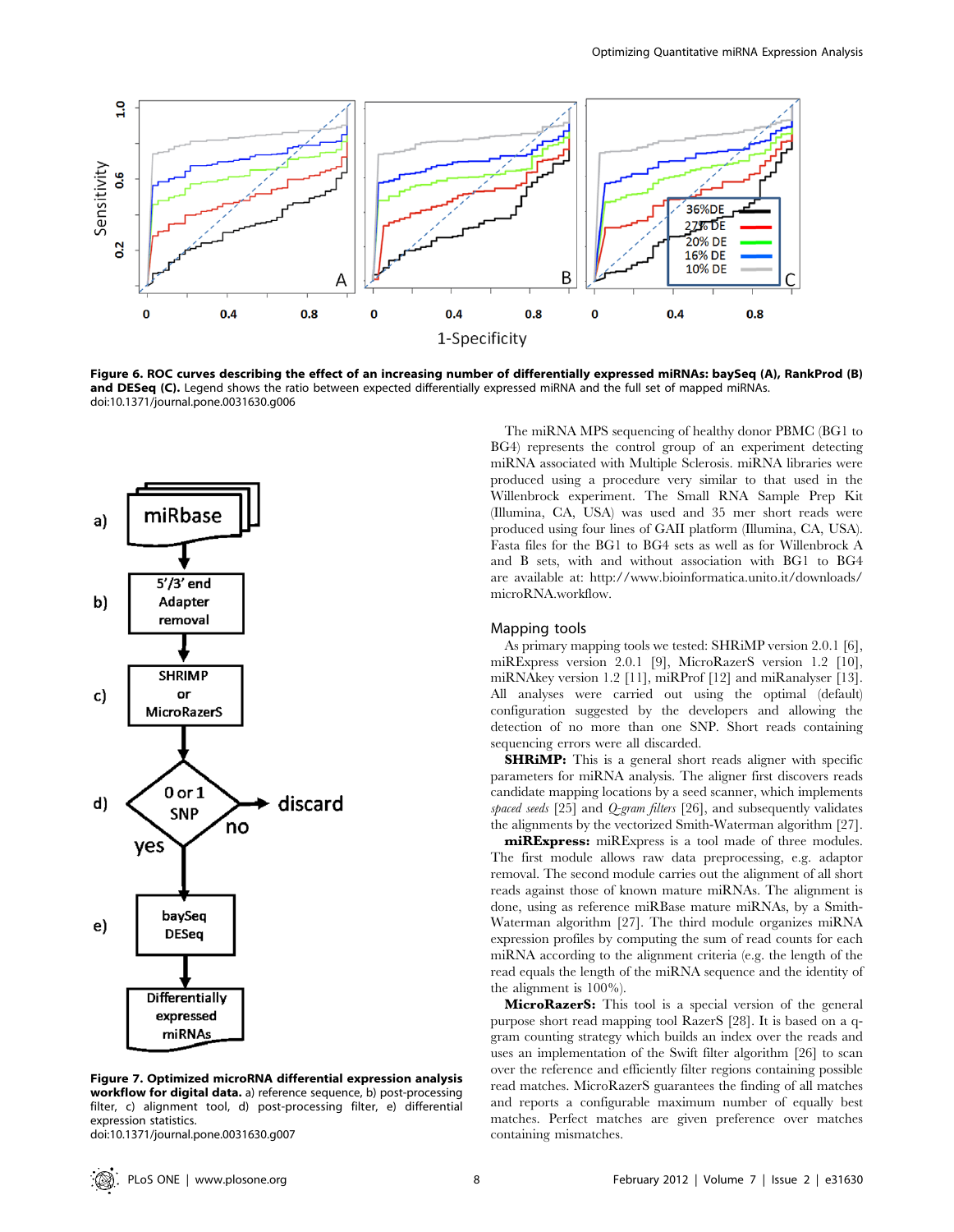miRNAkey: The tool uses SEQ-EM algorithm [29] to optimize the distribution of multiply-aligned-reads among the observed miRNAs, rather than discarding them. Reads counting is generated for each sample (i.e. sequencing lane), and counts are converted into the normalized RPKM expression-index (reads per kilobase-pair per million mapped reads) to allow comparison across experiments. Differential expression for miRNAs between paired samples is quantified using chi-squared analysis. This tool provides, as part of the output, additional information regarding the input data, such as multiple mapping levels and post-clipping read lengths.

miRProf: This tool is part of the UEA sRNA toolkit (http:// srna-tools.cmp.uea.ac.uk/animal/cgi-bin/srna-tools.cgi) and uses the PatMaN algorithm [30] to perform the searches of short reads against miRBase.

miRanalyzer: this tool provides three internal analysis levels: (i) detection and counting of known microRNAs (the mapping is done against miRBase and the tool generates a prefix tree of all input reads and subsequently walks in a single run over the genome to detect the reads), (ii) mapping against libraries of transcribed sequences (mRNA, ncRNA, etc.) and (iii) prediction of new microRNAs.

Where the *wg-set*, i.e. whole genome, was used short reads aggregation and annotation was done with the Bioconductor Genominator package [31], using as peaks definition the miRNA annotation of ENSEMBL, retrieved using the Bioconductor package ChIPpeakAnno [32].

The outputs generated by each of the aligner used in this paper are available at: http://www.bioinformatica.unito.it/downloads/ microRNA.workflow.

#### Filtering

Pre-alignment filters: To trim adaptors we used a modified version of Adapter\_trim (http://centre.bioinformatics.zj.cn/mirtools/ adaptortrim.php), a perl script that can remove low quality reads,  $3'/5'$  adapters and polyA from a fastq file and provides as output a fasta file. The modified version of Adapter\_trim, is available as part of the oneChannelGUI package [22]. The modifications applied to the original filter simply provide a fastq file as output, instead of a fasta file. The efficacy of the filter was tested on a synthetic fastq file generated using the human mature miRNAs retrieved from miRBase version 15 (1212 miRNAs). The 3' end Illumina adaptor (TCGTATGCCGTCTTCTGCTTG) was attached to the 3'end of the miRNAs. Sequences were then trimmed, at  $3'$  end, to be  $35$ nucleotides (nts) long. Since the size range of miRNAs, in the above mentioned set, is between  $19$  to  $30$  nts and the  $3'$  end Illumina adaptor is 21 nts long in this data set contains adaptor ranging from 5 to 16 nts. The fastq files are available at http://www. bioinformatica.unito.it/downloads/microRNA.workflow.

Post-alignment filters: The Post alignment filter is usually applied to remove mapped reads containing sequencing errors, mismatches or low reads. An R script was used on SHRiMP output to remove reads containing at least one sequencing error or more than one mismatch. Furthermore, in cases where the whole genome was used as reference sequence only the subset of genomic locations associated with miRNA genes were considered, thus discarding all other non-coding RNA types.

## Differential expression

We tested edgeR [15], baySeq [16], DESeq [17], RankProd [20] and DEGseq [18].

edgeR: This package provides statistical routines for determining differential expression in digital gene expression data [15] for two and multiple group experimental designs. It takes into account the total read number of each library during the computation of fold-changes, concentration and statistical significance and uses an empirical approach to estimate the bias affecting library size [33]. Differential expression estimation is made using a model based on Negative Binomial distribution (NB). The NB model dispersion represents sample to sample variability and can be estimated for all tags together (common) or in a tag specific way (tagwise). The latter resembles the moderation of gene intensity variance [34] in microarray data.

baySeq: this package [16] offers the possibility to define differential expression using both Poisson-Gamma and NB models. Authors highlighted that the NB model is more accurate, although potentially computationally more intensive and thus slower than the Poisson-Gamma model. The main difference with respect to the NB model used in edgeR is the estimation of empirical distribution on the parameters of the NB distribution by bootstrapping from the data and the subsequent acquisition of posterior likelihoods, thus estimating the proportions of differentially expressed counts.

DESeq: this package [17] provides a tool to estimate the variance in digital data and tests for differential expression. The core assumption of the method is that the mean is a good predictor of the variance, i.e. that genes with a similar expression level also have similar variance across replicates. Hence, it is necessary to estimate for each condition a function that allows the prediction of the variance from the mean. This estimation is done by calculating, for each gene, the sample mean and variance within replicates and then fitting a curve to this data. The statistics [17] tests for differences between the base means of two conditions.

RankProd: this package utilizes the so called rank product nonparametric method [20] to identify up-regulated or down-regulated genes under one condition against another condition. The method was not designed to detect differential expression in digital data but, since it is based on a non-parametric assumptions, we decided to test its efficacy in the detection of miRNA differential expression.

**DEGseq:** this package [18] has a function embedded which detects differential expression using SAM [19], which is a well know tool for microarray data analysis.

Since each package offers multiple analysis conditions we evaluated all of them and we used those giving the best performance in differential expression detection. We used Receiver Operating Characteristic (ROC) curves [21] to evaluate Sensitivity and Specificity of the above methods.

$$
Sensitivity = \frac{TP}{TP + FN}
$$
 (1)

$$
1 - Specificity = \frac{FP}{FP + TN}
$$
 (2)

In equation (1) TP and FP are respectively the true positives and the true negatives detected as differentially expressed. In equation (2) TN and FP are respectively the true negatives detected as differentially expressed and those undetected as differentially expressed.

#### Supporting Information

Additional Information S1 Willenbrock's A and B experiments generated using a total of 744 human mature miRNA spiked-in at different concentrations. (PDF)

Additional Information S2 Subset of Willenbrock's A and B experiments which could be associated with a unique miRNA ENSEMBL gene identifier, (427 miRNAs). (PDF)